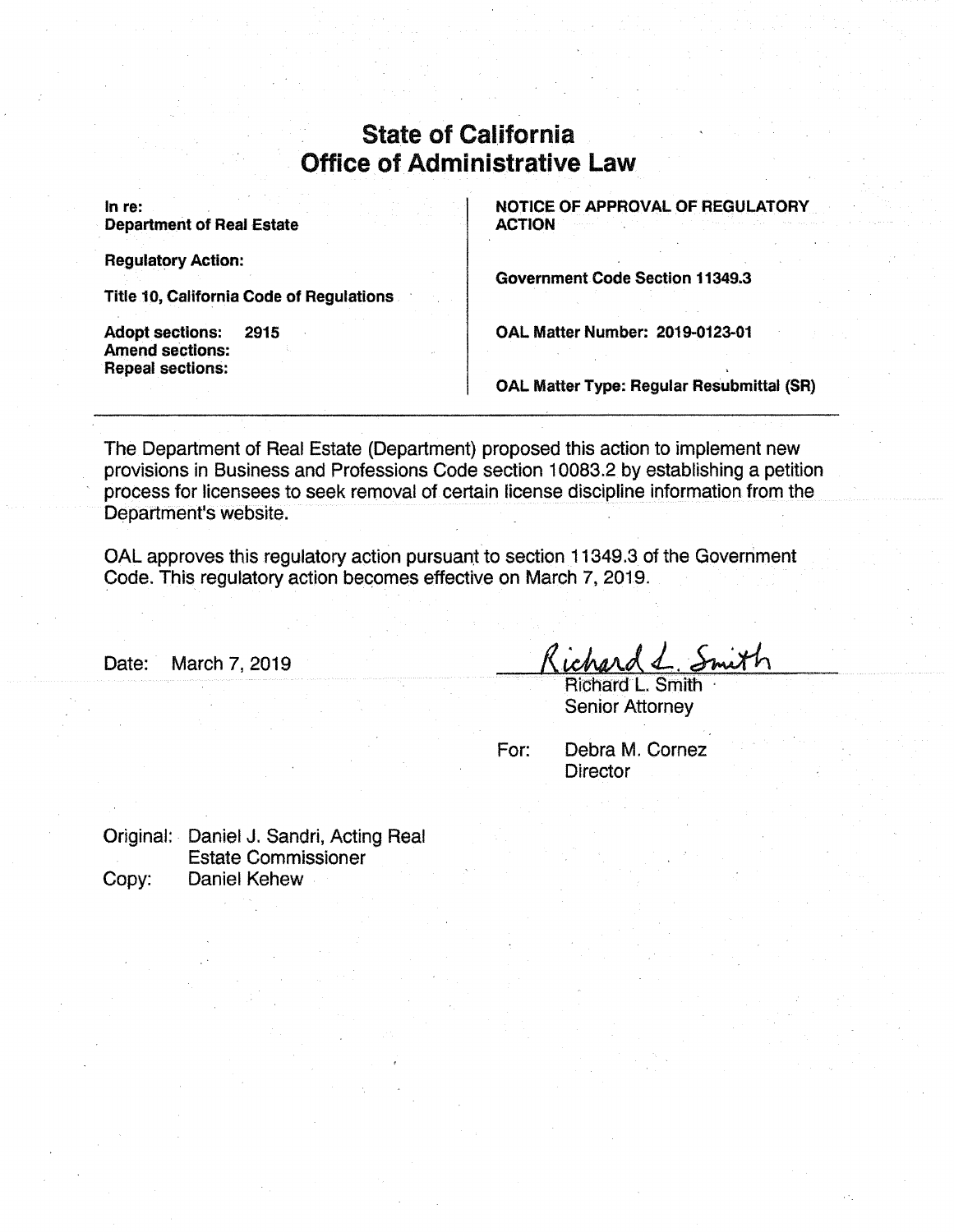|                                                                                                                                                                                                                                                                       |                                                                                                                                                                                                         |                                                     | STATE OF CALIFORNIA-OFFICE OF ADAMS DELTA CONSERVED AND SURVEY AND SURVEY AND SURVEY AND SURVEY AND AN OFFICE OF ADAMS THE COLLEGE OF A DAMS DELTA CONSERVED ON A DAMA OF THE COLLEGE OF A DAMA OF THE COLLEGE OF A DAMA OF TH | For use by Secretary of State only                                                            |
|-----------------------------------------------------------------------------------------------------------------------------------------------------------------------------------------------------------------------------------------------------------------------|---------------------------------------------------------------------------------------------------------------------------------------------------------------------------------------------------------|-----------------------------------------------------|--------------------------------------------------------------------------------------------------------------------------------------------------------------------------------------------------------------------------------|-----------------------------------------------------------------------------------------------|
| STD. 400 (REV, 01-2013)<br>NOTICE FILE NUMBER<br><b>OAL FILE</b><br>$Z = 2018 - 0206 - 0$<br><b>NUMBERS</b>                                                                                                                                                           |                                                                                                                                                                                                         |                                                     |                                                                                                                                                                                                                                |                                                                                               |
|                                                                                                                                                                                                                                                                       | For use by Office of Administrative Law (OAL) only                                                                                                                                                      |                                                     |                                                                                                                                                                                                                                | ENDORSED - FILED                                                                              |
|                                                                                                                                                                                                                                                                       |                                                                                                                                                                                                         |                                                     | 2019 JAN 23 A 9 5b                                                                                                                                                                                                             | in the office of the Secretary of State<br>of the State of California                         |
|                                                                                                                                                                                                                                                                       |                                                                                                                                                                                                         |                                                     | OFFICE OF ADMINISTRATIVE LAW                                                                                                                                                                                                   | <b>MAR 07 2019</b><br>$1.39$ pm                                                               |
|                                                                                                                                                                                                                                                                       |                                                                                                                                                                                                         |                                                     |                                                                                                                                                                                                                                |                                                                                               |
| <b>NOTICE</b><br><b>REGULATIONS</b><br><b>AGENCY WITH RULEMAKING AUTHORITY</b>                                                                                                                                                                                        |                                                                                                                                                                                                         |                                                     | <b>AGENCY FILE NUMBER (If any)</b>                                                                                                                                                                                             |                                                                                               |
| <b>Department of Real Estate</b>                                                                                                                                                                                                                                      |                                                                                                                                                                                                         |                                                     |                                                                                                                                                                                                                                |                                                                                               |
| A. PUBLICATION OF NOTICE (Complete for publication in Notice Register)                                                                                                                                                                                                |                                                                                                                                                                                                         |                                                     | <b>FIRST SECTION AFFECTED</b>                                                                                                                                                                                                  |                                                                                               |
| 1. SUBJECT OF NOTICE                                                                                                                                                                                                                                                  |                                                                                                                                                                                                         | TITLE(S)                                            |                                                                                                                                                                                                                                | 2. REQUESTED PUBLICATION DATE                                                                 |
| 3. NOTICE TYPE<br>Notice re Proposed<br>Other<br><b>Regulatory Action</b>                                                                                                                                                                                             |                                                                                                                                                                                                         | 4. AGENCY CONTACT PERSON                            | <b>TELEPHONE NUMBER</b>                                                                                                                                                                                                        | <b>FAX NUMBER (Optional)</b>                                                                  |
| ACTION ON PROPOSED NOTICE<br><b>OAL USE</b><br>Approved as<br><b>ONLY</b><br>Submitted                                                                                                                                                                                | Approved as<br>Modified                                                                                                                                                                                 | Disapproved/<br><b>Withdrawn</b>                    | <b>NOTICE REGISTER NUMBER</b>                                                                                                                                                                                                  | <b>PUBLICATION DATE</b>                                                                       |
| <b>B. SUBMISSION OF REGULATIONS (Complete when submitting regulations)</b>                                                                                                                                                                                            |                                                                                                                                                                                                         |                                                     |                                                                                                                                                                                                                                |                                                                                               |
| 1a. SUBJECT OF REGULATION(S)<br>Petitions Process: Website Discipline Information<br>2. SPECIFY CALIFORNIA CODE OF REGULATIONS TITLE(S) AND SECTION(S) (Including title 26, if toxics related)<br><b>SECTION(S) AFFECTED</b>                                          | <b>ADOPT</b>                                                                                                                                                                                            |                                                     | <del>-Z 2018-0206-01-</del>                                                                                                                                                                                                    | 1b. ALL PREVIOUS RELATED OAL REGULATORY ACTION NUMBER(S)<br>$2018 - 1022 - 025$               |
| (List all section number(s)<br>individually. Attach<br>additional sheet if needed.)<br>TITLE(S)                                                                                                                                                                       | 2915<br><b>AMEND</b><br><b>REPEAL</b>                                                                                                                                                                   |                                                     |                                                                                                                                                                                                                                |                                                                                               |
| 10                                                                                                                                                                                                                                                                    |                                                                                                                                                                                                         |                                                     |                                                                                                                                                                                                                                |                                                                                               |
| 3. TYPE OF FILING<br>Regular Rulemaking (Gov.<br>Code §11346)<br>Resubmittal of disapproved or<br>withdrawn nonemergency<br>filing (Gov. Code §§11349.3,<br>11349.4)                                                                                                  | below certifies that this agency complied with the<br>provisions of Gov. Code §§11346.2-11347.3 either<br>before the emergency regulation was adopted or<br>within the time period required by statute. | Certificate of Compliance: The agency officer named | Emergency Readopt (Gov.<br>Code, §11346.1(h))<br>File & Print                                                                                                                                                                  | <b>Changes Without Regulatory</b><br>Effect (Cal. Code Regs., title<br>1, §100)<br>Print Only |
| Emergency (Gov. Code,<br>\$11346.1(b)                                                                                                                                                                                                                                 | Resubmittal of disapproved or withdrawn<br>emergency filing (Gov. Code, §11346.1)                                                                                                                       |                                                     | Other (Specify)                                                                                                                                                                                                                |                                                                                               |
| 4. ALL BEGINNING AND ENDING DATES OF AVAILABILITY OF MODIFIED REGULATIONS AND/OR MATERIAL ADDED TO THE RULEMAKING FILE (Cal. Code Regs. title 1, 544 and Gov. Code §11347.1)<br>August 23, 2018 through September 7, 2018; December 20, 2018 through January 4, 2018. |                                                                                                                                                                                                         |                                                     |                                                                                                                                                                                                                                |                                                                                               |
| 5. EFFECTIVE DATE OF CHANGES (Gov. Code, §§ 11343.4, 11346.1(d); Cal. Code Regs., title 1, §100)<br>Effective January 1, April 1, July 1, or<br>October 1 (Gov. Code §11343.4(a))                                                                                     | Effective on filing with<br>Secretary of State                                                                                                                                                          | §100 Changes Without<br><b>Regulatory Effect</b>    | Effective<br>other (Specify)                                                                                                                                                                                                   |                                                                                               |
| 6. CHECK IF THESE REGULATIONS REQUIRE NOTICE TO, OR REVIEW, CONSULTATION, APPROVAL OR CONCURRENCE BY, ANOTHER AGENCY OR ENTITY<br>Department of Finance (Form STD. 399) (SAM §6660)<br>ΙX                                                                             |                                                                                                                                                                                                         |                                                     | <b>Fair Political Practices Commission</b>                                                                                                                                                                                     | <b>State Fire Marshal</b>                                                                     |
| Other (Specify)<br>7. CONTACT PERSON<br>Daniel E. Kehew, Real Estate Counsel                                                                                                                                                                                          |                                                                                                                                                                                                         | <b>TELEPHONE NUMBER</b><br>$(916) 576 - 8681$       | <b>FAX NUMBER (Optional)</b>                                                                                                                                                                                                   | E-MAIL ADDRESS (Optional)<br>daniel.kehew@dre.ca.gov                                          |
| 8.<br>I certify that the attached copy of the regulation(s) is a true and correct copy<br>of the regulation(s) identified on this form, that the information specified on this form                                                                                   |                                                                                                                                                                                                         |                                                     |                                                                                                                                                                                                                                | For use by Office of Administrative Law (OAL) only                                            |
| is true and correct, and that I am the head of the agency taking this action,<br>or a designee of the head of the agency, and am authorized to make this certification.                                                                                               |                                                                                                                                                                                                         |                                                     |                                                                                                                                                                                                                                | <b>ENDORSED APPROVED</b>                                                                      |
| SIGNATURE OF AGENCY HEAD OR DESIGNEE<br>TYPED NAME AND TITLE OF SIGNATORY                                                                                                                                                                                             |                                                                                                                                                                                                         | <b>DATE</b>                                         | <b>January 22, 2019</b>                                                                                                                                                                                                        | <b>MAR 07 2019</b>                                                                            |

 $\begin{aligned} \frac{1}{\sqrt{2}}\, \frac{1}{\sqrt{2}}\, \frac{1}{\sqrt{2}}\, \frac{1}{\sqrt{2}}\, \frac{1}{\sqrt{2}}\, \frac{1}{\sqrt{2}}\, \frac{1}{\sqrt{2}}\, \frac{1}{\sqrt{2}}\, \frac{1}{\sqrt{2}}\, \frac{1}{\sqrt{2}}\, \frac{1}{\sqrt{2}}\, \frac{1}{\sqrt{2}}\, \frac{1}{\sqrt{2}}\, \frac{1}{\sqrt{2}}\, \frac{1}{\sqrt{2}}\, \frac{1}{\sqrt{2}}\, \frac{1}{\sqrt{2}}\, \frac{1}{\sqrt{2}}\$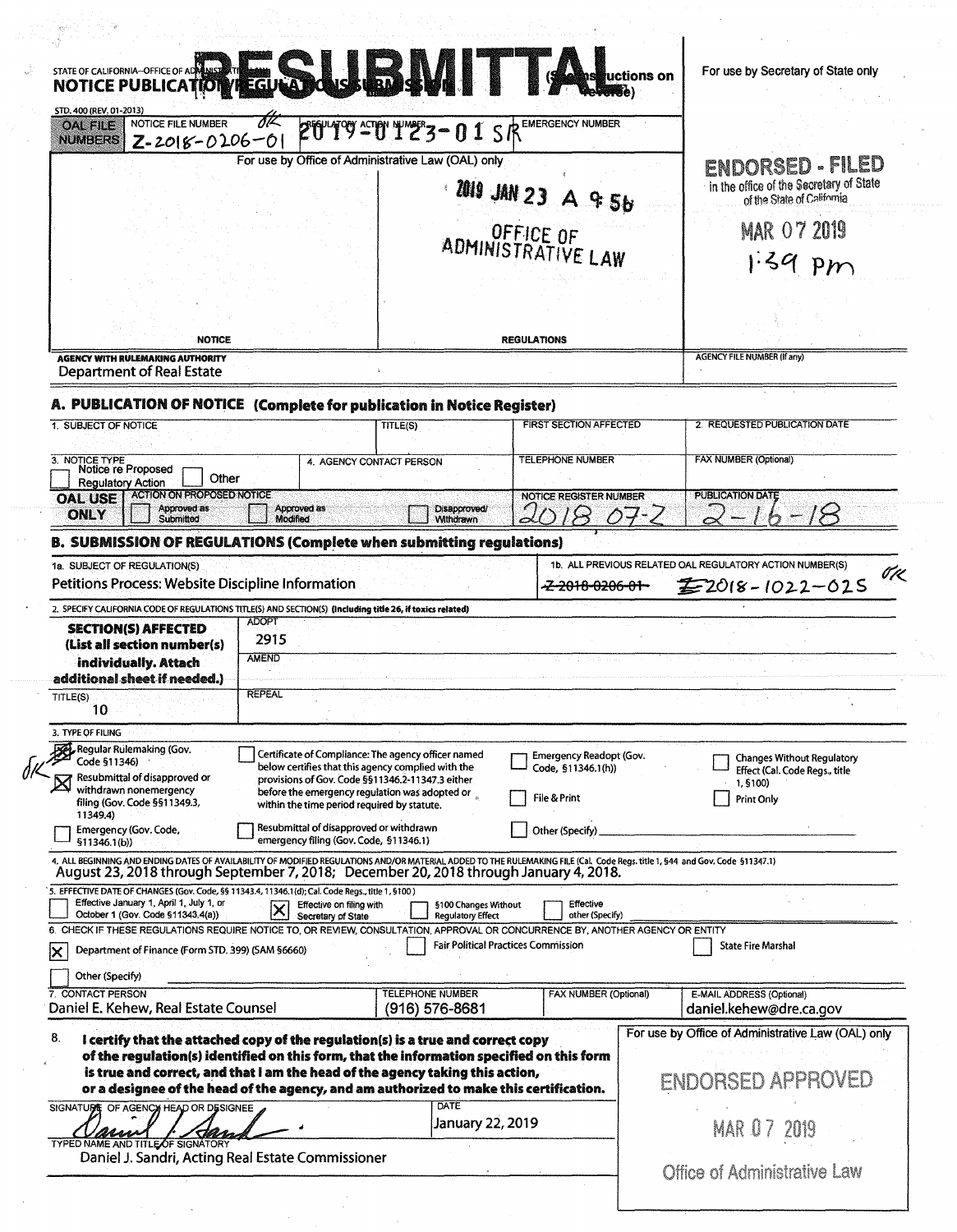# TITLE 10. INVESTMENT CHAPTER 6. REAL ESTATE COMMISSiONER

ARTICLE 18.5. Substantial Relationship and Rehabilitation Criteria

Ran Michigan

Section 2915. Petitions for Removal of License Discipline Information from Department Internet Posting.

(a) This section establishes the process and standards for a petition by a current licensee, as defined by section 10011 of the Code, seeking removal of license discipline information from the Department internet website ("the website") for license discipline with an effective date more than ten (10) years prior, pursuant to section 10083.2 of the Code.

(b) A petitioner must submit the following information before the Department considers the petition complete:

- $i$ l) A list of petitioner's criminal convictions since the date of the most recent Department imposed license discipline for which the petitioner seeks removal from the website, including information on the date of the court action and identifying the court and jurisdiction of where the conviction occurred.
	- (A) "Conviction" includes all state. commonwealth, possession, federal, military, and foreign convictions. "Conviction" includes a verdict of guilty by judge or jury, a plea of guilty, of nolo contendere, or of no contest. A petitioner must disclose all convictions whether the plea or verdict was set aside, the conviction against the petitioner was dismissed or expunged, or if the petitioner was pardoned .

.{fil For the purposes of this petition process, "Conviction" does not include:

.ill Convictions for infractions.

(ii) Convictions under section  $11357(b)$ , (c), (d), or (e) of the Health and Safety Code, or under section 11360(b} of the Health and Safety Code. if more than two years have passed since the date of the conviction.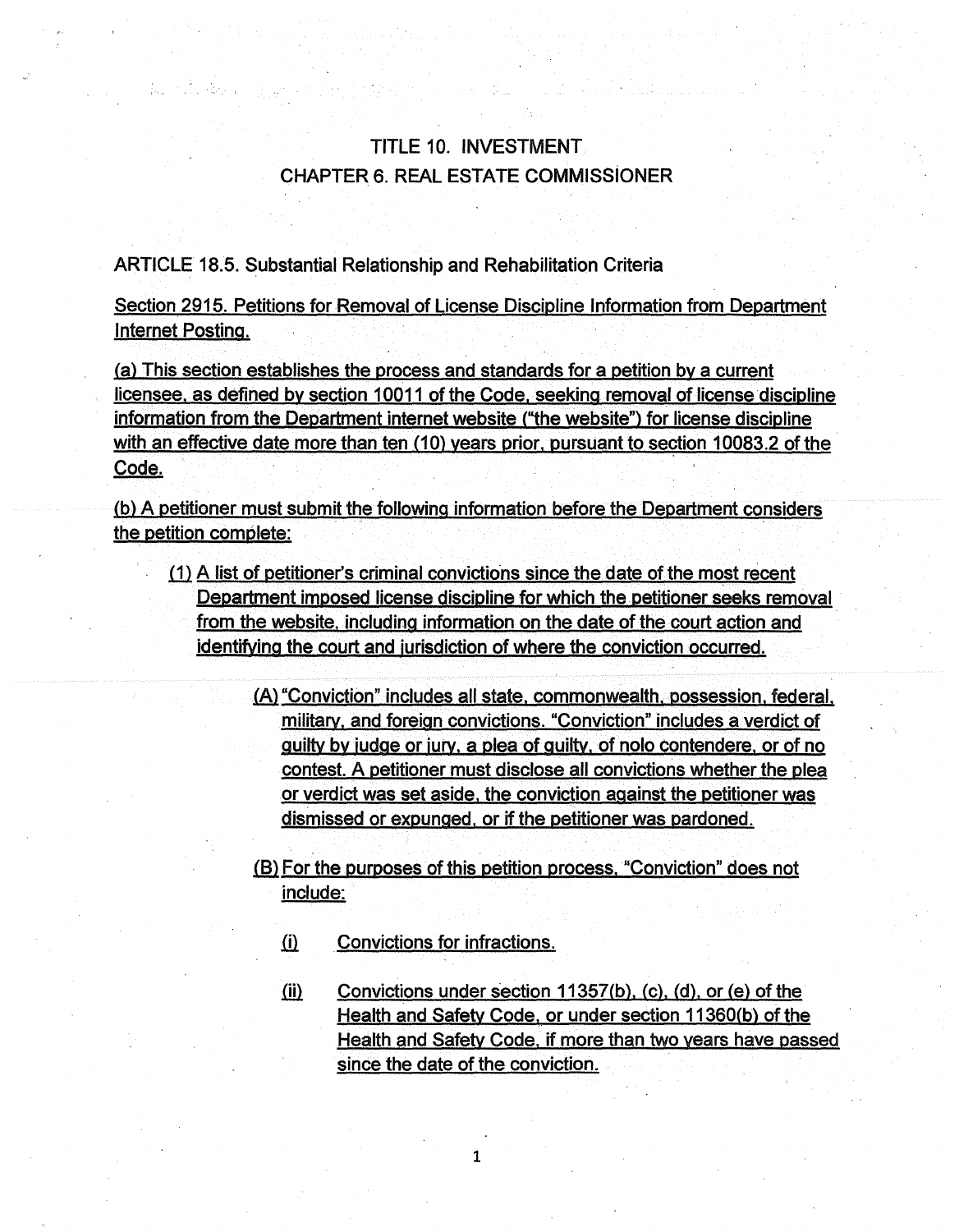· (2) A list of all petitioner's professional license discipline since the date that the Department imposed the most recent license discipline action for which the petitioner seeks removal from the website. Disclosed license discipline must include surrender of a license whether or not an investigation was pending, whether in California or elsewhere. Each item on this list must include the date of discipline, the license type. and the jurisdiction in which the discipline was ordered.

(3) A list of all criminal, civil. or license discipline actions currently pending against petitioner, including the iurisdiction in which the action is pending.

(4) A signed attestation by the petitioner that petitioner certifies (or declares) under penalty of perjury under the laws of the State of California that the information provided as part of the petition is true and correct.

(c) A petitioner must submit all the following items before the Department considers the petition complete:

(1) A petitioner must submit the fee amount of \$1,275.00 with each petition. This petition fee is deemed earned by the Department upon receipt and not refundable. A petitioner may petition concurrently, when eligible, for reinstatement of a license, or for. removal of restrictions from a license, without additional charge. A petitioner may . request removal of more than one eligible discipline action from the website with a single petition, without additional charge.

 $(2)$  A petitioner, or a broker-officer of a corporate petitioner, who resides in California must submit a completed copy of a Live Scan Service Request, Form RE 237 (Rev. 7/18), hereby incorporated by reference, completed not earlier than 30 days before the date of submission of the petition to the Department.

(d) Section 10083.2 of the Code requires the petitioner to provide evidence of rehabilitation to the Commissioner indicating the posting of discipline is no longer needed to prevent a credible risk to members of the public. A petitioner may provide with the petition copies of any documentary evidence that supports petitioner's claims regarding rehabilitation, including, but not limited to,. documentation evidencing expungement of criminal convictions and documentation of completed restitution, if applicable.

(e) The criteria for rehabilitation set forth in section 2911 of these Regulations will apply where a petitioner seeks removal of discipline information from the Department's website stemming from a Statement of Issues or where petitioner's license discipline stems from an original application for a license. The criteria for rehabilitation set forth in section 2912 of these Regulations will apply where a petitioner seeks removal of discipline information from the Department's website stemming from an Accusation,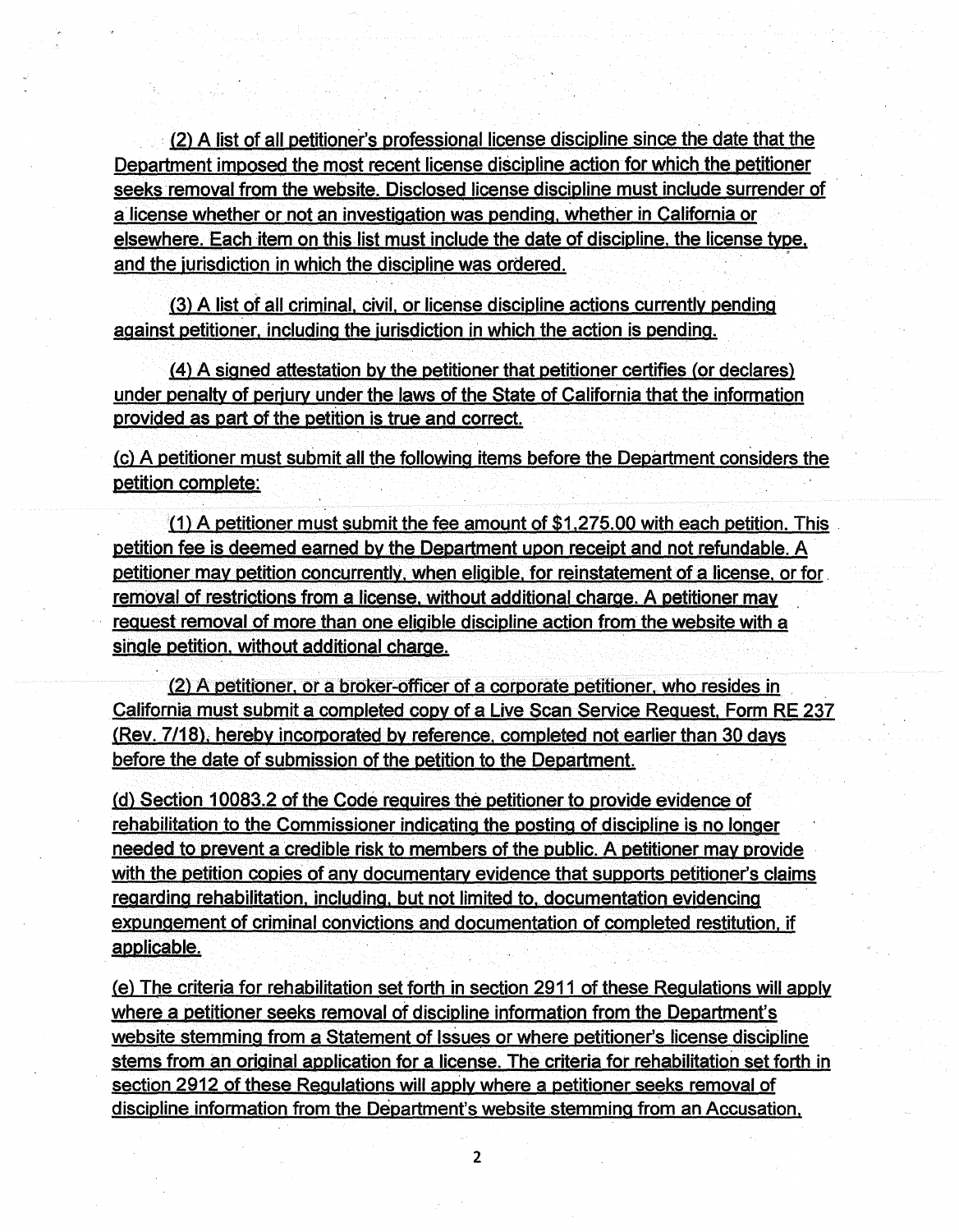surrender of a license. or other discipline actions ordered·by the Commissioner except for a Statement of Issues.

(f\_) In evaluating a-petition, the Commissioner shall take into consideration other violations that present a credible risk to the members of the public since the posting of discipline requested for removal. The Commissioner shall consider. when assessing the credible risk to members of the public utilizing licensed activity by the petitioner. any evidence gathered from an investigation that reflects on petitioner's propensity to honestly and fairly engage in activities requiring a real estate license. For purposes of this subsection, a "credible risk'' may exist if any of the following circumstances apply:

- (1) Petitioner is currently registered pursuant to the provisions of section 290 of the Penal Code.
- (2) Petitioner is currently on probation or parole.
- (3) Petitioner's license is currently subject to restrictions. and a concurrent petition to remove those restrictions is not granted.
- (4) There is any professional license discipline on petitioner's Department record that is based on an offense that resulted in harm to a client or other consumer in a real estate transaction.
- (5) Petitioner does not make himself or herself reasonably available for interview by the Department investigator in the course of the petition investigation.
- (6) Petitioner has not reimbursed the Department for payments made from the Consumer Recovery Account associated with a claim filed wherein the petitioner was the judgment debtor.

(g) If the Commissioner grants the petition after investigation, the Commissioner will order removal of the eligible discipline item or items from the licensee's entry in the Public License Information feature on the website.

(h) If the Commissioner denies the petition for removal of discipline from the Public License Information website feature, the petitioner may not submit a new petition for a minimum of one year from the effective date of the denial.

Note: Authority cited: Sections 10080 and 10083.2, Business and Professions Code. · Reference: Section 10083.2, Business and Professions Code.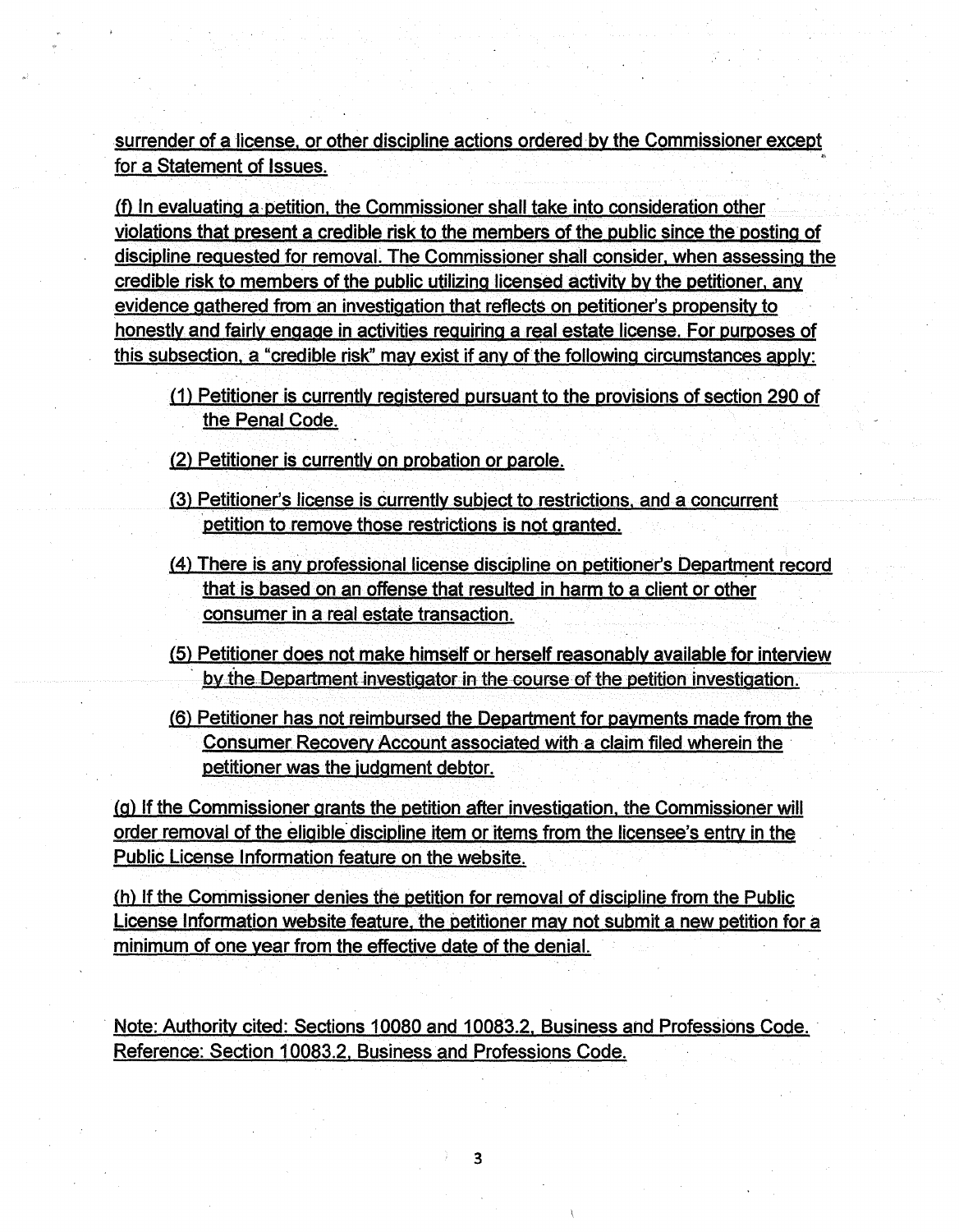## **LIVE SCAN SERVICE REQUEST** *(Applicant/Petitioner)*

RE 237 (Rev. 7/18) *Instructions on reverse.* 

### *Attention* - *Live Scan Service Providers*

Please note the following information when processing Department of Real Estate (DRE) license applicants.

- ❖ The Type of Application should indicate **License, Certification, or Permit,** and the Application Title should indicate **Real Estate License.**
- ❖ The Department ofJustice and FBI processing fee is to be paid by the applicant and *should be* collected at the live scan service provider site.

| <b>PART1</b>                                                              |                                                                                                                       | <b>CONTRIBUTING AGENCY</b>                                             |                             |  |  |  |
|---------------------------------------------------------------------------|-----------------------------------------------------------------------------------------------------------------------|------------------------------------------------------------------------|-----------------------------|--|--|--|
| <b>AGENCY ORI NUMBER</b><br>A0075                                         | <b>AGENCY ADDRESS SET</b><br><b>CALIFORNIA DEPARTMENT OF REAL ESTATE</b><br>1651 EXPOSITION BLVD, SACRAMENTO CA 95815 |                                                                        | <b>E-MAIL CODE</b><br>09416 |  |  |  |
| <b>APPLICATION TYPE</b><br><b>LICENSE, CERTIFICATION, OR PERMIT</b>       |                                                                                                                       | <b>CONTACT NAME</b><br><b>LICENSING SECTION</b>                        |                             |  |  |  |
| <b>APPLICATION TITLE</b><br><b>REAL ESTATE LICENSE</b>                    |                                                                                                                       | CONTACT TELEPHONE NUMBER<br>1-877-373-4542                             |                             |  |  |  |
| PART <sub>2</sub><br>APPLICANT NAME (LAST, FIRST, & MIDDLE INITIAL)       |                                                                                                                       | <b>APPLICANT'S PERSONAL INFORMATION</b>                                |                             |  |  |  |
| FORMER NAME/AKA'S (LAST, FIRST)                                           |                                                                                                                       |                                                                        |                             |  |  |  |
| DATE OF BIRTH (MM/DD/YYYY)                                                | <b>GENDER</b><br><b>FEMALE</b><br><b>MALE</b>                                                                         | <b>HEIGHT</b>                                                          | <b>WEIGHT</b>               |  |  |  |
| EYE COLOR                                                                 | <b>HAIR COLOR</b>                                                                                                     | PLACE OF BIRTH                                                         |                             |  |  |  |
| SOCIAL SECURITY NUMBER                                                    | CALIFORNIA DRIVER'S LICENSE NO.                                                                                       | <b>AGENCY BILLING NUMBER</b><br>Fees paid by applicant                 |                             |  |  |  |
| RESIDENCE ADDRESS (STREET/P.O. BOX, CITY, STATE, ZIP CODE)                |                                                                                                                       |                                                                        |                             |  |  |  |
| YOUR OCA NUMBER (USE SOCIAL SECURITY NUMBER)                              |                                                                                                                       | <b>LEVEL OF SERVICE</b><br><b>CALIFORNIA DEPARTMENT OF JUSTICE/FBI</b> |                             |  |  |  |
| PART <sub>3</sub>                                                         |                                                                                                                       | <b>LIVE SCAN TRANSACTION</b>                                           |                             |  |  |  |
| <b>OPERATOR NAME</b>                                                      | <b>DATE COMPLETED</b>                                                                                                 |                                                                        | <b>TRANSMITTING AGENCY</b>  |  |  |  |
| AMOUNT COLLECTED (FOR ROLLING FEE)                                        |                                                                                                                       | AMOUNT COLLECTED (FOR DOJ/FBI PROCESSING)                              | <b>ATI NUMBER</b>           |  |  |  |
| PART <sub>4</sub>                                                         |                                                                                                                       | LIVE SCAN RESUBMISSION TRANSACTION                                     |                             |  |  |  |
| <b>ORIGINAL ATI NUMBER</b><br>LEVEL OF SERVICE REQUESTED FOR RESUBMISSION |                                                                                                                       |                                                                        |                             |  |  |  |
|                                                                           |                                                                                                                       | CALIFORNIA DEPARTMENT OF JUSTICE                                       | <b>FBI</b>                  |  |  |  |